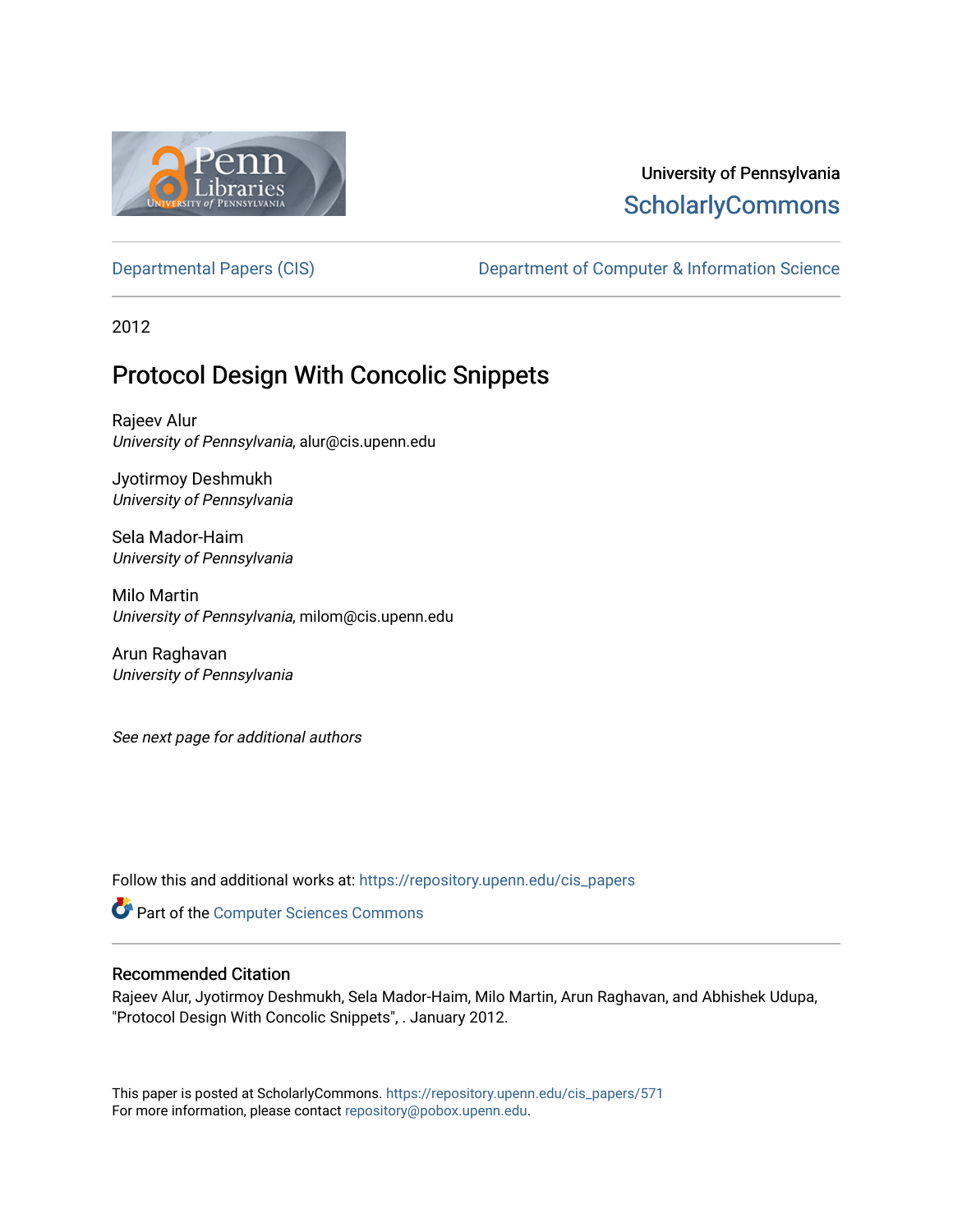# Protocol Design With Concolic Snippets

# **Abstract**

With the maturing of computer-aided verification technology, there is an emerging opportunity to develop design tools that can transform the way systems are designed. In this paper, we propose a new way to specify protocols using concolic snippets, that is, sample execution fragments that contain both concrete and symbolic values. While the purely symbolic extreme is simply an alternative representation of the traditional communicating extended finite-state-machines, and the purely concrete extreme is an instantiation of the "programming by examples" paradigm, our specification language allows the designer to specify the desired protocol using a mixture of symbolic state machines and concrete scenarios. Our synthesis engine generalizes the snippets into a transition function, which is then analyzed using a model checker with respect to high-level temporal-logic correctness requirements. We describe a prototype implementation for design of cache coherence protocols built using (1) a straightforward enumeration of all expressions for transition functions, (2) a check for consistency with respect to concolic snippets using the SMT solver CVC3, and (3) a check for correctness using the model checker Murø. We discuss our experience in designing classical cache coherence protocols using the proposed methodology.

# **Disciplines**

Computer Sciences

# Author(s)

Rajeev Alur, Jyotirmoy Deshmukh, Sela Mador-Haim, Milo Martin, Arun Raghavan, and Abhishek Udupa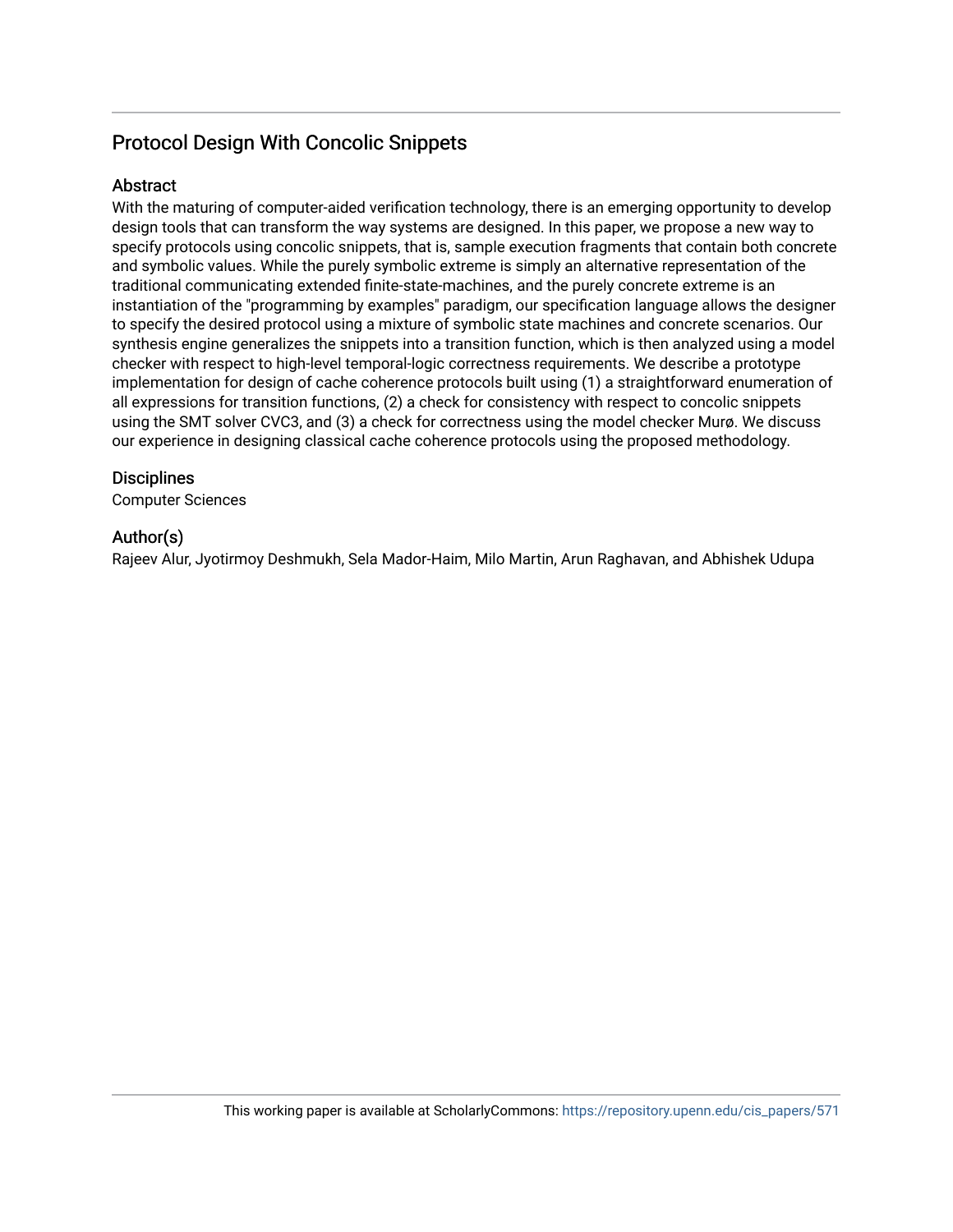# Protocol Design with Concolic Snippets

Rajeev Alur, Jyotirmoy V. Deshmukh, Sela Mador-Haim, Milo M. K. Martin, Arun Raghavan, and Abhishek Udupa

University of Pennsylvania, Philadelphia PA 19104, USA

Abstract. With the maturing of computer-aided verification technology, there is an emerging opportunity to develop design tools that can transform the way systems are designed. In this paper, we propose a new way to specify protocols using *concolic* snippets, that is, sample execution fragments that contain both concrete and symbolic values. While the purely symbolic extreme is simply an alternative representation of the traditional communicating extended finite-state-machines, and the purely concrete extreme is an instantiation of the "programming by examples" paradigm, our specification language allows the designer to specify the desired protocol using a mixture of symbolic state machines and concrete scenarios. Our synthesis engine generalizes the snippets into a transition function, which is then analyzed using a model checker with respect to high-level temporal-logic correctness requirements. We describe a prototype implementation for design of cache coherence protocols built using (1) a straightforward enumeration of all expressions for transition functions, (2) a check for consistency with respect to concolic snippets using the SMT solver CVC3, and (3) a check for correctness using the model checker Mur $\phi$ . We discuss our experience in designing classical cache coherence protocols using the proposed methodology.

# 1 Introduction

Over the last two decades, computer-aided verification technology has matured, and has witnessed growing adoption in industry. However, verification tools have been confined to discovering bugs in systems that have already been designed. This raises the question: how can we leverage the advances in verification tools by interacting with the designer and assisting the production of a "correct" design? One approach in this direction is based on synthesis, where a synthesis tool maps a declarative specification to an executable implementation  $[3, 17, 24]$ . Another approach is based on programming by examples, where a synthesis tool maps a set of example input/output traces to either an executable finite-state machine [9, 10], or a functional program [13] operating on strings [8]. In both approaches, the designer is still required to express the complete logic of the system in the chosen level of abstraction. Further, while the input formats such as logical formulas and examples differ from traditional imperative programming languages, there is little compelling evidence that these alternative formats reduce the effort for getting the tricky details "right."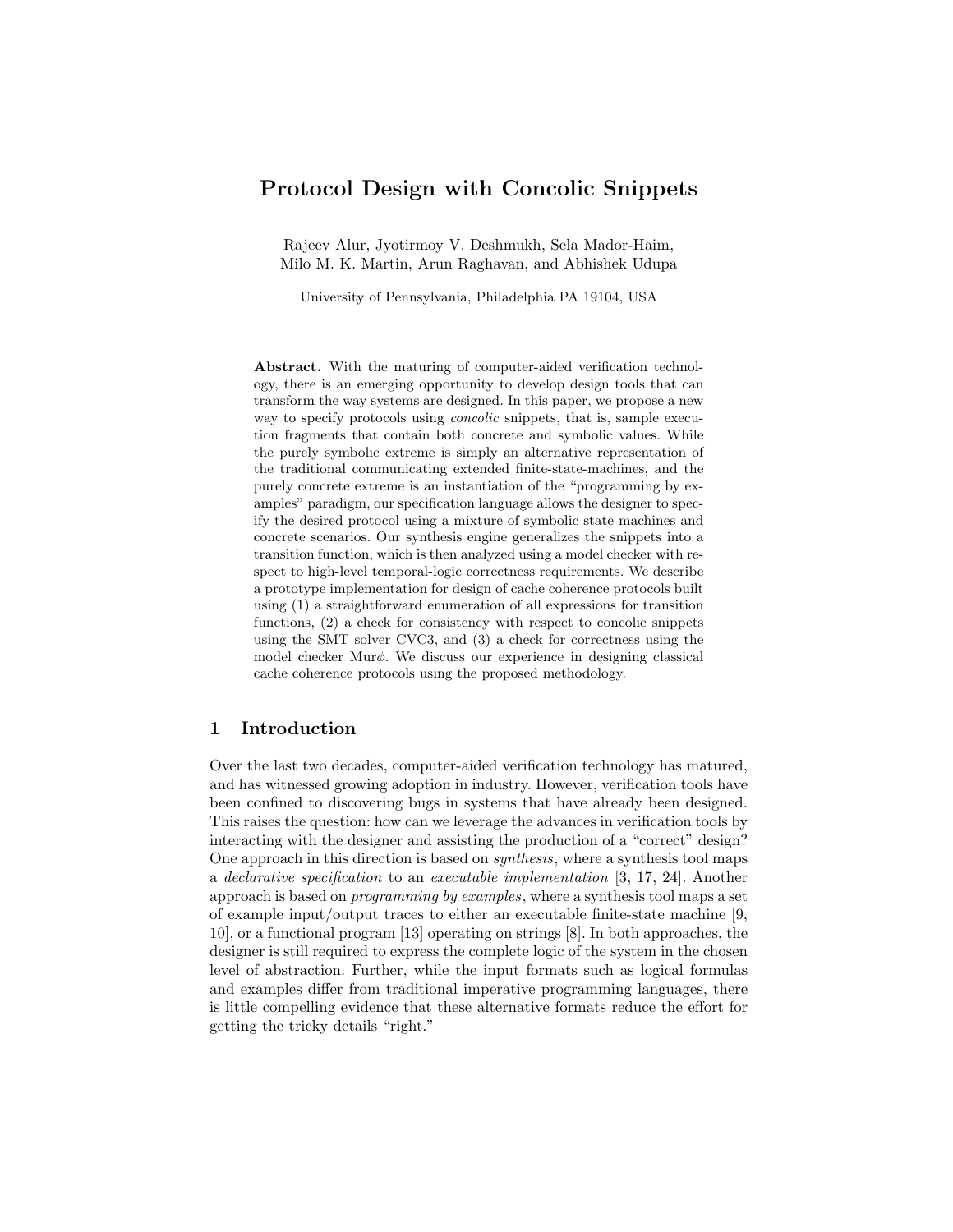A perhaps more promising approach is the recent work on sketching, where a programmer writes a partial program with incomplete details. A synthesizer then fills in missing details using user-specified assertions as correctness specifications [19–21]. A key methodological innovation in sketching is that it allows the programmer to mix imperative and assertional styles. Therefore, high-level invariants can be used to find intricate details necessary for fine-tuning code, without needing the programmer to abandon familiar programming styles.

While sketching has been demonstrated for functional programs [19, 20], we extend the view of the synthesis tool as an integrator of multiple formats to develop a new approach for designing reactive systems, such as distributed protocols, focusing on cache coherence protocols in this paper. Such protocols are interesting candidates for synthesis because (a) they are challenging to design correctly due to corner cases arising from asynchronous concurrency [1, 25], with bugs being reported even in published protocols [12], (b) they possess a well-defined structure with relatively few variables and small bounds for values, allowing for well-scoped and tractable definition of the synthesis problem, and (c) previous work has been successful on using model checkers to find bugs in such protocols [4, 7], and was in fact instrumental for adoption of model checking by the electronic design automation industry.

In our proposed method, a designer describes a distributed protocol using high-level temporal requirements and *concolic* snippets, where a concolic snippet is a fragment of desired execution that contains conditional updates to variables using both concrete and symbolic values (the term "concolic" was coined in the context of testing programs using both concrete and symbolic inputs [18]). The synthesis tool then generates a complete protocol, in the form of a set of communicating extended finite-state machines (efsms), such that the synthesized description is consistent with the snippets. The synthesized protocol is further checked against temporal requirements; if any of these requirements are violated, the resulting counterexample traces are used by the designer to supply additional snippets. Every efsm transition, usually described using a guard and update action, can be viewed as a symbolic snippet; thus, a traditional protocol description using EFSMs can be directly input in our format.

When all snippets use only concrete values, our methodology is an instantiation of the "programming by examples" approach, where the synthesis tool assists the designer by generalizing from concrete examples to symbolic expressions for guarded updates of transitions, with the model-checker in the design loop. However, it offers flexibility to mix the two styles. Use of symbolic expressions can reduce the number of examples required for suitable generalization, and also ensures that we do not make the design process more cumbersome by insisting on describing every detail with concrete values.

In our prototype implementation, the designer describes the protocol by listing the communication architecture, constituent processes with their control states and variables, concolic snippets corresponding to efsm transitions, a typed grammar for allowed expressions in guards and updates, and temporal logic requirements. For each efsm transition, the synthesis tool systematically enumer-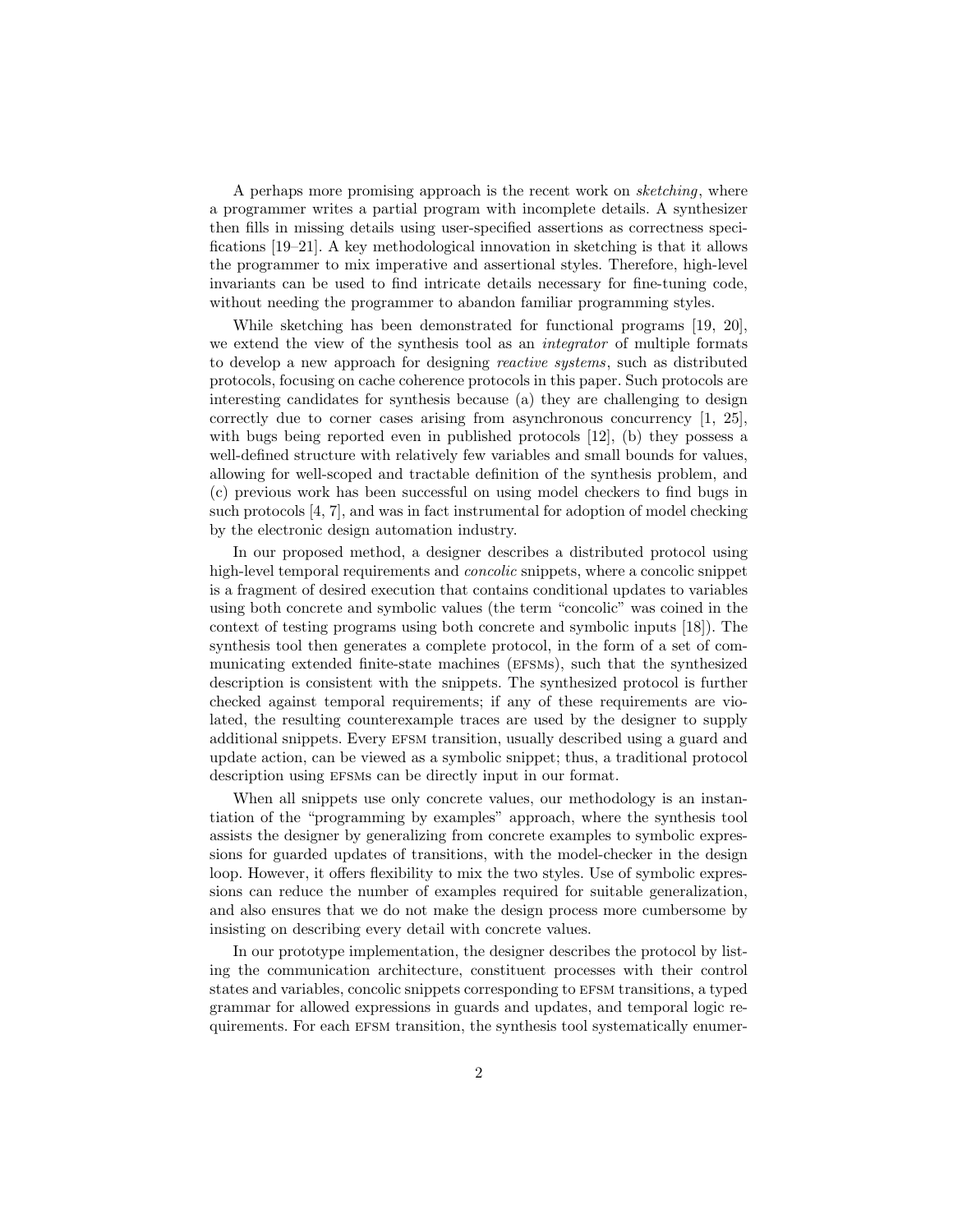

Fig. 1. Flowchart for Design Methodology using Concolic Snippets

ates possible expressions for guards and updates using the specified grammar, with optimizations to reduce the number of expressions that need to examined. Our straightforward enumeration mechanism was guided by preliminary investigations on the size of expressions in representative coherence protocols, including published broadcast-based protocols that are known to have a large number of states [14, 16]. Checking whether the completed description of a transition is consistent with all the snippets is formulated as a validity query discharged using the SMT solver CVC3 [2]. When consistent completions for all transitions are discovered, the resulting protocol is checked with respect to the temporal requirements using the model checker Mur $\phi$  [5]. If the check fails, the designer debugs the reported counterexample with a visualizer, and adds more snippets to rule out the erroneous behavior. Figure 1 illustrates the proposed methodology.

We evaluated the feasibility of our approach by first specifying protocols previously defined in SLICC [15], with the help of concolic snippets. We found that even the largest expression (size 8) was synthesized within tens of seconds by systematic enumeration. Encouraged by our feasibility results, we performed two case studies where designers with no experience with coherence protocols used the prototype tool to design two canonical cache coherence protocols from textbook illustrations. Both case studies resulted in generating protocols that were successfully verified by the model checker. We found that the final, correctly generated protocol required an average of less than 2 snippets per transition. Further, actually synthesizing the protocols from snippets took less than an hour, while the entire iterative design process required at most 15 hours of manual effort for either case study.

## 2 Background: Protocols as Communicating EFSMs

In this section, we review the traditional design methodology for communication protocols. The standard description of protocols uses the model of communicat-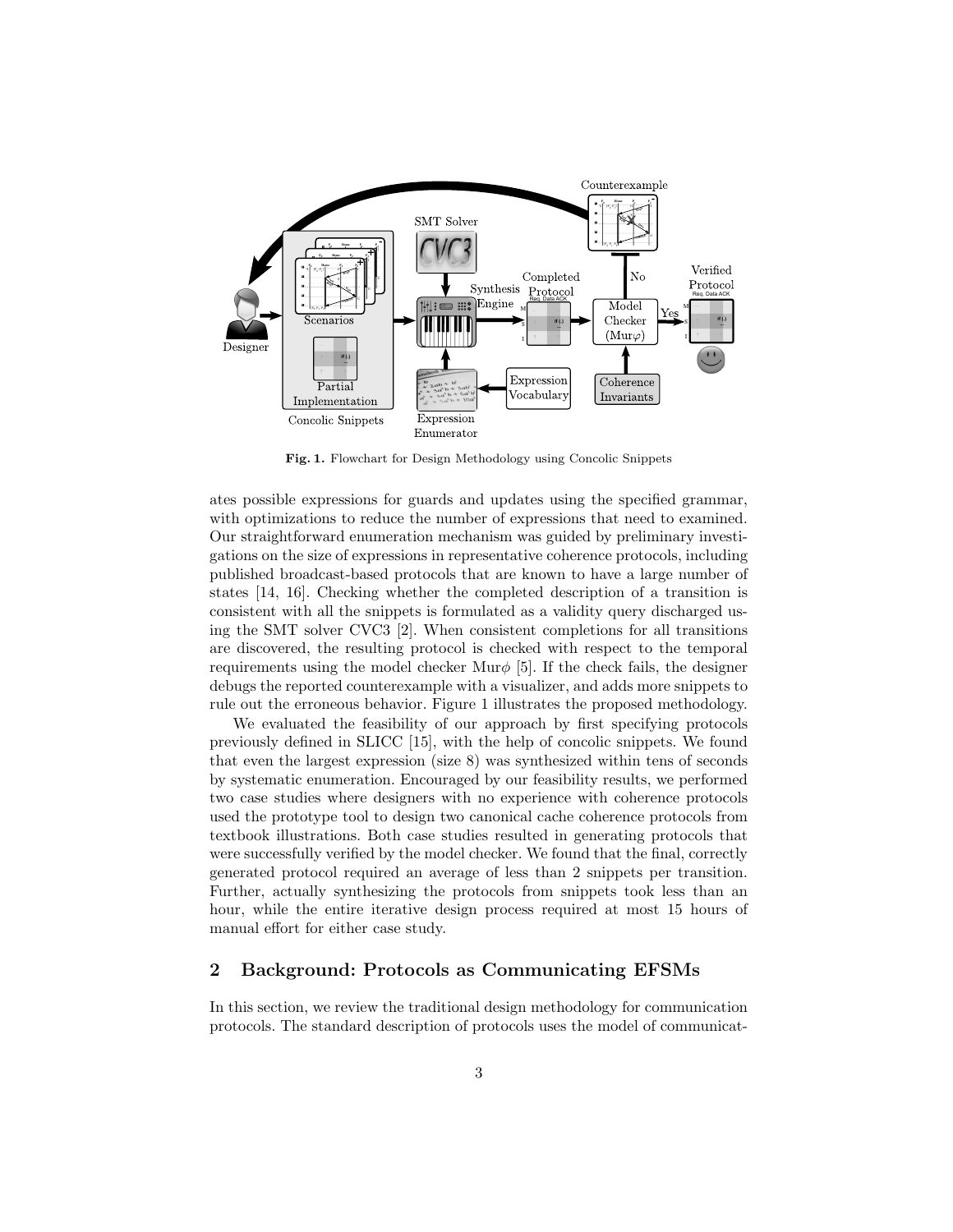

Fig. 2. The MSI protocol specified as communicating EFSMs

ing sequential processes, where each process is described as an extended finite state machine (efsm). For instance, Promela models that serve as inputs to the Spin model checker [11], the inputs to the Mur $\phi$  model checker [6] and domain specific languages such as SLICC [23] have constructs that enable specification of protocols as communicating efsms. Protocol correctness is verified against temporal logic requirements by model checking.

#### 2.1 Protocol Design

We explain the basic terminology for communicating EFSMs using the example of an invalidation-based directory cache coherence protocol. A cache coherence protocol ensures that data in private caches of processors in a shared memory multiprocessor configuration remain consistent; the value read by a *load* operation must be the value written by the last preceding store operation to that address. Most commodity server, desktop and even mobile processors today tend to have multiple cores and commonly implement cache coherence in hardware.

Coherence protocols typically enforce the consistency constraint using permissions — each address in shared memory may have either multiple readers or a single writer at any given time. Read and write permissions are associated with every address and are determined by exchanging messages between processes. In a simple directory-based protocol, a global directory process (D) tracks all processes that cache a memory block (denoted  $C_1, \ldots, C_n$ ). Processes communicate using point-to-point messages to maintain coherence.

Communication model. Coherence protocols typically use an asynchronous, message-passing based model of communication, i.e., processes communicate by sending messages on channels or *networks*. Each process description includes a list of input networks to receive messages, and output networks on which messages are sent. For example, the input network for the cache process  $C_i$ is Rsp, and its output networks are Req and Unb, while for the directory, Req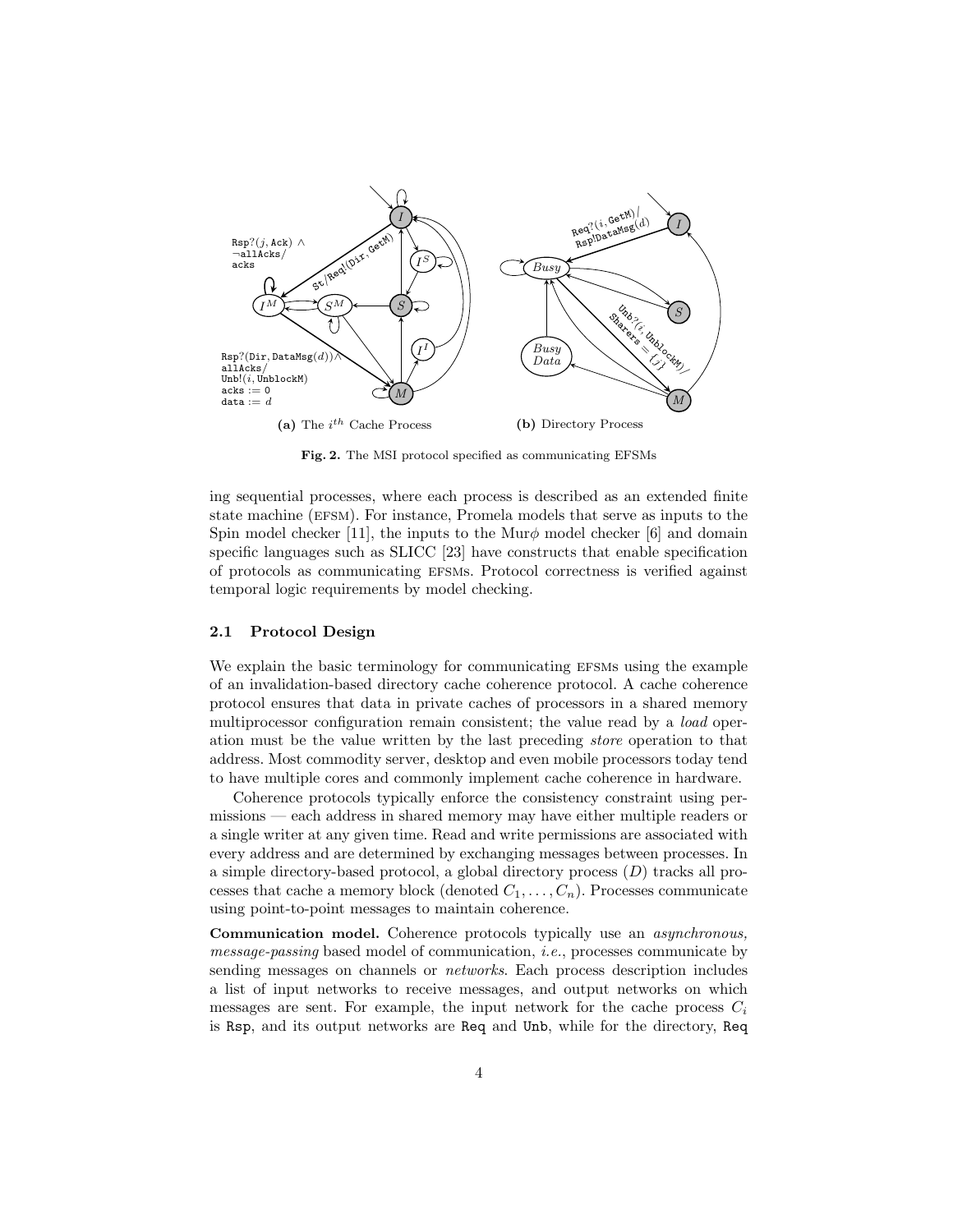and Unb are input networks and Rsp is an output network. Note that some networks can be both input and output networks. A network can be thought of as a multiset; to send a message process  $C_i$  inserts it into the multiset, and if the destination field for the message is  $C_j$ , then  $C_j$  will eventually receive this message. This essentially enables any process to communicate with any other process.

EFSM description. Figure 2a and Figure 2b show how the cache and directory processes respectively are specified as efsms. Due to space constraints, we only specify the labels for the bold edges in the figure. An EFSM is specified as a tuple consisting of the following components:

Control states identify a logical state of the protocol. In Figure 2, the control states for each cache  $C_i$  are M, S, I,  $I^M$ ,  $S^M$ ,  $I^I$ , and  $I^S$ , while those for the directory are  $M, S, I, Busy, Busy Data$ . The  $M, S$  and I states in the cache are steady states, and define the read-write permissions; in M state, a cache block can be read or written, in  $S$ , it can be read but not written, while in  $I$ , a cache block can be neither read nor written. It follows that when a cache process is in M, all other cache processes must remain in I. States such as  $I^S$  or  $I^M$  are transient states and are used when a process wishes to transition between two steady states to acquire or relinquish permissions.

Process variables are variables local to a process, such as the Sharers variable for the directory and Acks and Data variables for the cache. Each process variable has a defined type, e.g., the Sharers variable has the type Set and the Acks variable has type Int.

Input events either correspond to reception of messages or external events. E.g., in Figure 2a the transition from  $I^M$  to  $I^M$  is triggered by the event  $Rsp?(i, Ack),$  denotes that Ack was received on the Rsp network for  $C_i$ , while the transition from I to  $I^M$  is triggered by the external store (St) event.

Guards are Boolean predicates over fields of received messages and process variables. For instance, the receipt of a **Data** message in the  $I^{\tilde{M}}$  state, causes a transition to  $M$  if the allAcks predicate is true and leaves the state unchanged otherwise.

Output events correspond to sending messages. E.g., as a result of  $St$  event in the I state, process  $C_i$  sends a  $GetM$  message on its output network Req.

Actions correspond to updates to the process variables. For instance, after receiving an Ack message in state  $I^M$ , the process variable Acks is appropriately decremented. Similarly, upon receiving an UnblockM message in state Busy, the Sharers variable of the directory process is set to the sender's process id.

## 2.2 Protocol Verification

We check the safety property of coherence by assigning read/write permissions to the control states and maintaining a copy of every stored data value in a global oracle. We then check if in every readable state the value read is the same as the value maintained by the oracle. Absence of deadlocks can be viewed as a safety property: a control state in which none of the guards is enabled should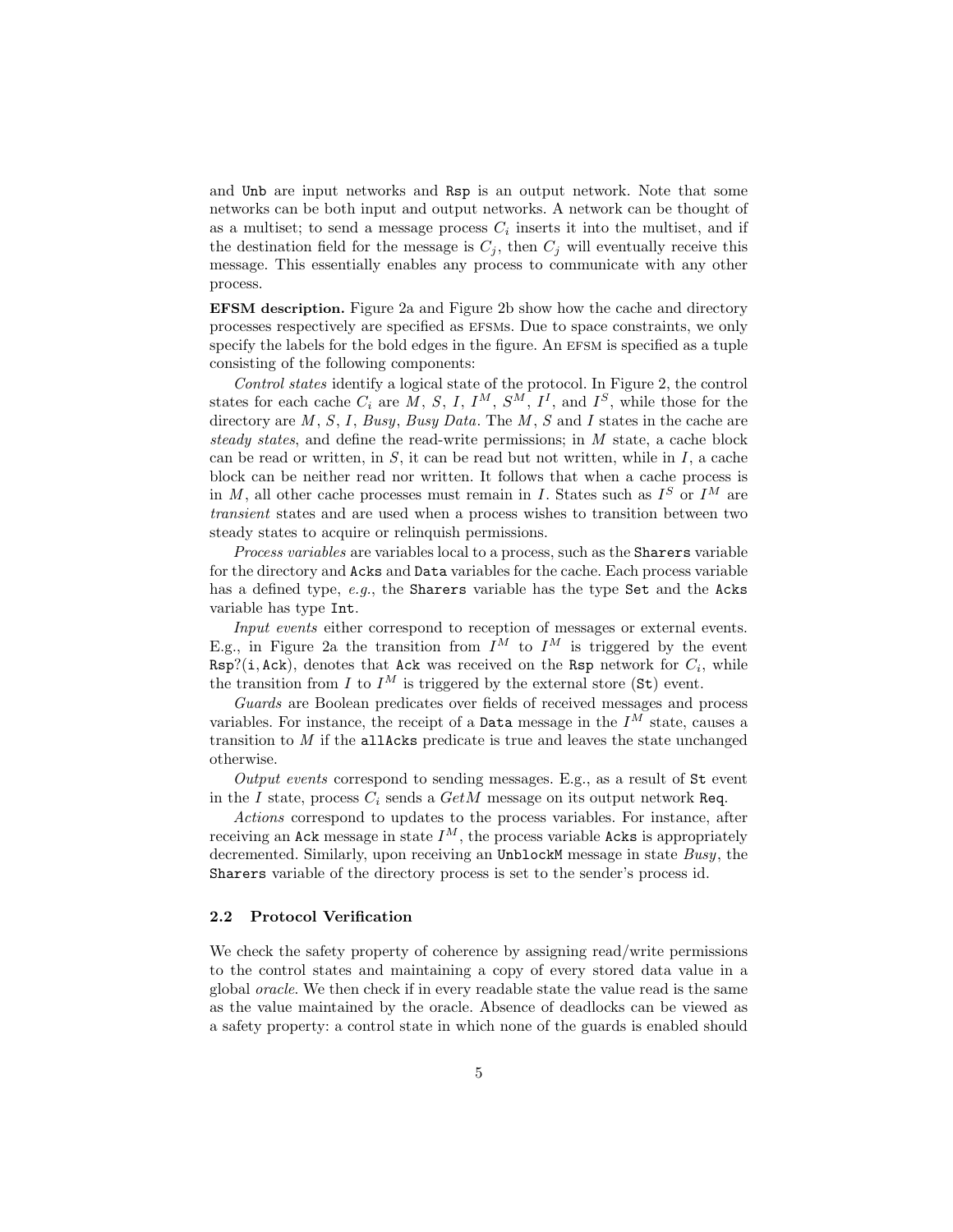```
Transition(CurrentState, InputEvent){
  [guard] => (NextState, OutMsg1, ...)antecedent<sub>1</sub> ==> {
            var_{11} = expr_{11}var_{12} = expr_{12}. . .
       }
       . . .
  }
}
```
Fig. 3. Structure of a concolic snippet. CurrentState and NextState are the start and end control states. The snippet specifies zero or more outbound messages that may be sent conditionally. It also specifies a guard-action block for each guard containing a set of conditional updates. The expression antecedent<sub>i</sub> specifies the condition (on process variables and the fields of a received message) under which variables var<sub>ij</sub> are updated with expressions  $\exp(r_{ij})$ .

be unreachable. In addition to safety invariants, a well-behaved coherence protocol also provides forward progress guarantees such as deadlock and starvation avoidance to ensure that every request eventually succeeds, or every process in a transient state eventually returns to a steady state.

## 3 Protocol Design using Concolic Snippets

Rather than designing a coherence protocol by fully specifying communicating efsms, we propose an alternative approach based on the observation that it is often natural to describe a protocol in terms of its behavior in different scenarios. Figure 1 illustrates the various steps in our approach. The designer specifies a protocol using a set of snippets derived from scenarios describing the protocol behavior. In addition to the snippets, the designer also provides contextual declarations of the terms used in the snippets, such as the number of processes and an enumeration of possible control states.

Our synthesis tool (called TRANSIT) decomposes the problem of synthesizing a complete efsm description from snippets into smaller sub-problems of: (a) synthesizing process-variable update expressions (i.e., RHS of assignments), and (b) synthesizing guards for transitions. The central component of Transit is an expression enumerator that generates candidate expressions for guards and updates which are checked for consistency with the snippets by an SMT solver.

The completed protocol (a fully specified set of communicating EFSMs) synthesized by TRANSIT is then translated to a formal model and verified for coherence and liveness properties by the Mur $\phi$  model checker. An error in model checking results in a violating trace, or counterexample. Upon inspecting the violating trace, the designer can add a positive example that illustrates the correct behavior for the violating trace to the original set to of snippets. The newly generated protocol completion would therefore no longer result in the earlier incorrect behavior. The entire process is repeated until the model checking phase verifies the generated protocol to be correct.

#### 3.1 Structure of Protocol Snippets

A protocol snippet describes the behavior of a single transition of a process in the protocol. In particular, given a specific control state, input event (such as receiving a message or an external event), and guard (Boolean condition on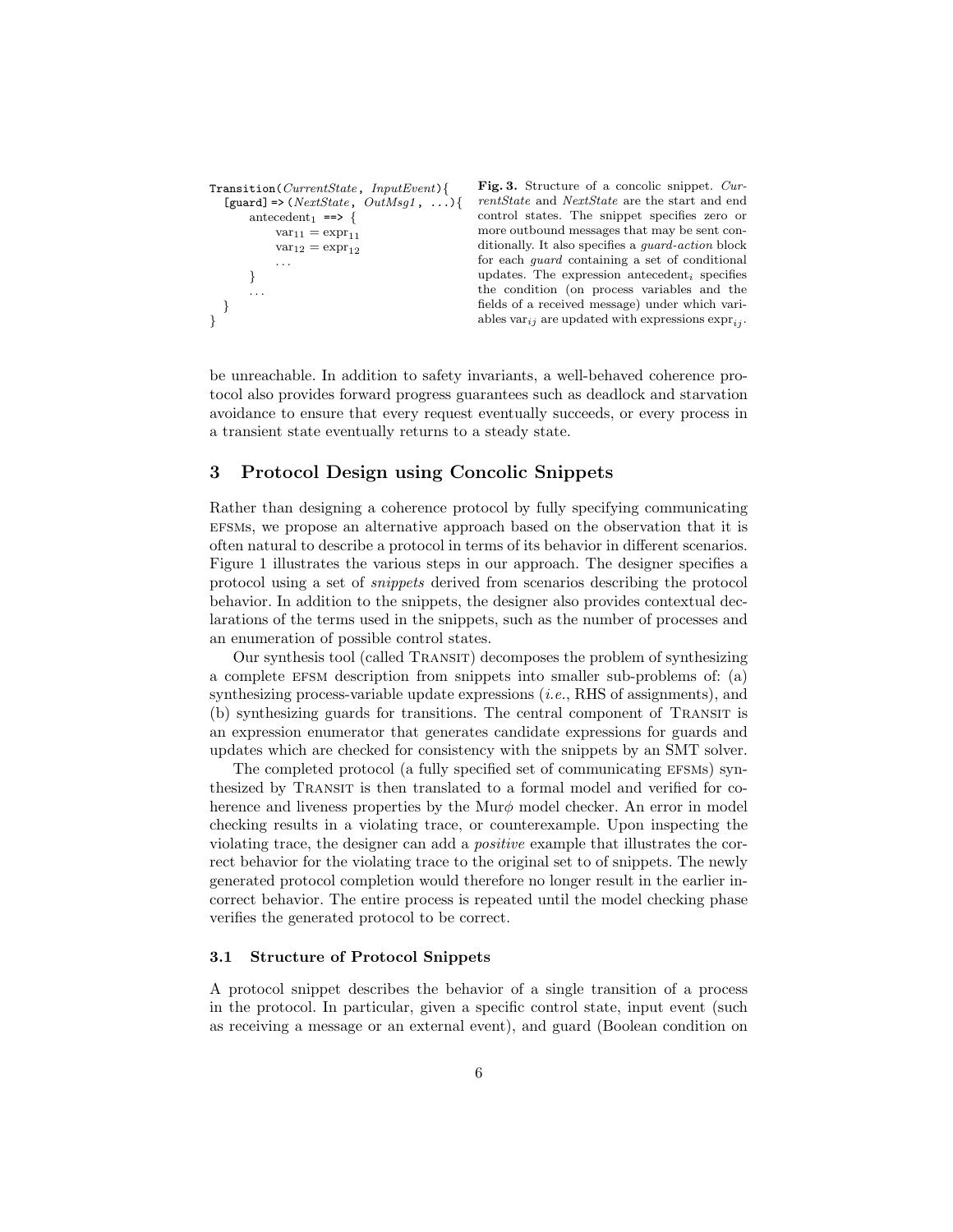variables and received message fields), the designer specifies the actions executed by the protocol, such as updating the process variables, sending messages, and finally, change in control state. Unlike an EFSM, where a transition is specified symbolically, *i.e.*, the input event, the guard, and actions are fully specified, in a snippet, we allow a combination of concrete, symbolic, and in some cases unspecified terms. A concolic snippet is formally specified using the template shown in Figure 3.

### 3.2 Specifying Snippets

In any snippet, CurrentState, InputEvent, NextState, and OutMsg are concretely specified. In a concrete snippet, antecedents and update expressions are also specified concretely. A concrete snippet therefore constitutes a single transition in the actual execution of the protocol. Figure 4b shows a concrete protocol snippet describing the expected actions of the directory in control state  $S$ , when it receives an input request (GetM) from the cache process 1 (illustrated in Figure 4a). The designer concretely specifies the fields of the outgoing response message (RspMsg), indicating the number of Ack messages the requester must expect. Similarly, the designer specifies that invalidation messages must be sent to cache processes 2 and 3.

The goal of the synthesis tool is to generate expressions for these fields in the outgoing messages from the given snippets. Figure 4c shows the corresponding expressions generated by TRANSIT. The key difference between the generated expressions and the expressions in the snippet is that the generated expressions are symbolic. As the synthesis tool accepts symbolic input snippets as well, the generated expression is itself a valid input snippet. In the limit, a fully specified protocol can be expressed as a set of symbolic snippets, where each snippet fully specifies a transition corresponding to an arc in Figure 2. This observation allows for incremental protocol design by iteratively adding snippets to previously generated protocols, or the snippets that were used to generate them. We define the term *concolic snippet* for snippets in which expressions can contain a mix of concrete and symbolic expressions.

To illustrate the iterative refinement process, we continue with the example in Figure 4. We find that the protocol completion using the generated expressions results in a deadlock when verified with  $\text{Mur}\phi$ . The counterexample from the resulting execution indicates a scenario where the requesting cache process itself was a member of the directory's sharer set (called an upgrade miss). The conventional efsm approach to fixing such a bug would require the designer to reason about all the expressions that are affected by such a scenario and deduce the changes required to fix them symbolically. Instead, with our approach, the designer adds an example that indicates the desired behavior in this scenario. Figure 5a and Figure 5b show the example case and the corresponding snippet respectively. When TRANSIT is invoked with this additional snippet, it generates the new expressions shown in Figure 5c. The protocol completion obtained with these newly generated expressions is successfully verified by  $Mur\phi$ .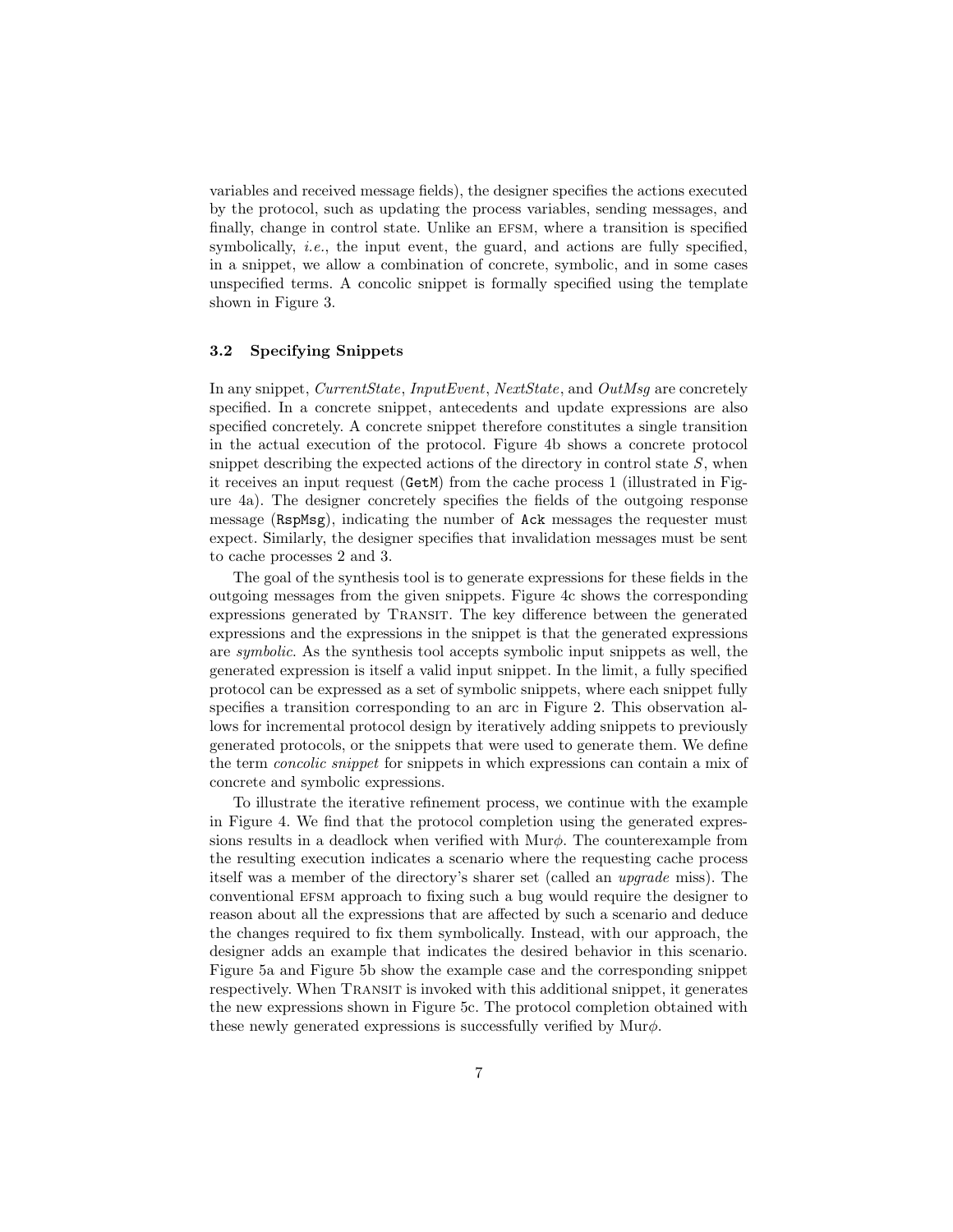

Fig. 4. Figure 4b shows the example snippet given by the designer for the Directory process transition corresponding to the scenario shown in Figure 4a. Figure 4c shows the expressions generated by the synthesis tool for two message fields.



Fig. 5. Figure 5a and Figure 5b show an additional snippet illustrating the expected behavior for a counterexample corresponding to a deadlock resulting from the generated expression in Figure 4c. The newly generated expression Figure 5c eliminates the deadlock.

Problem Definition. In order to generate a protocol completion, *i.e.*, the symbolic snippets which are consistent with the concolic snippets provided by the designer, we need to solve two sub-problems:

- Infer the symbolic expressions  $e'_i$  for the RHS of each update expression.
- If a guard  $g$  is concolic or unspecified, then infer the guard  $g$  from the antecedents provided by the designer.

The above problem statements imply that the generated expressions are consistent with the concolic examples for updates and their respective antecedents specified in every input snippet. As input snippets can be either concrete or symbolic in nature, we employ an SMT solver to check this implication.

## 4 Implementation of the Design Tool

To solve the problems described in  $\S 3.2$ , our implementation of TRANSIT is based on generating candidate expressions and checking if they are compatible with the given concolic snippets. The tool systematically enumerates expressions of increasing sizes based on the types of variables and constants used in the given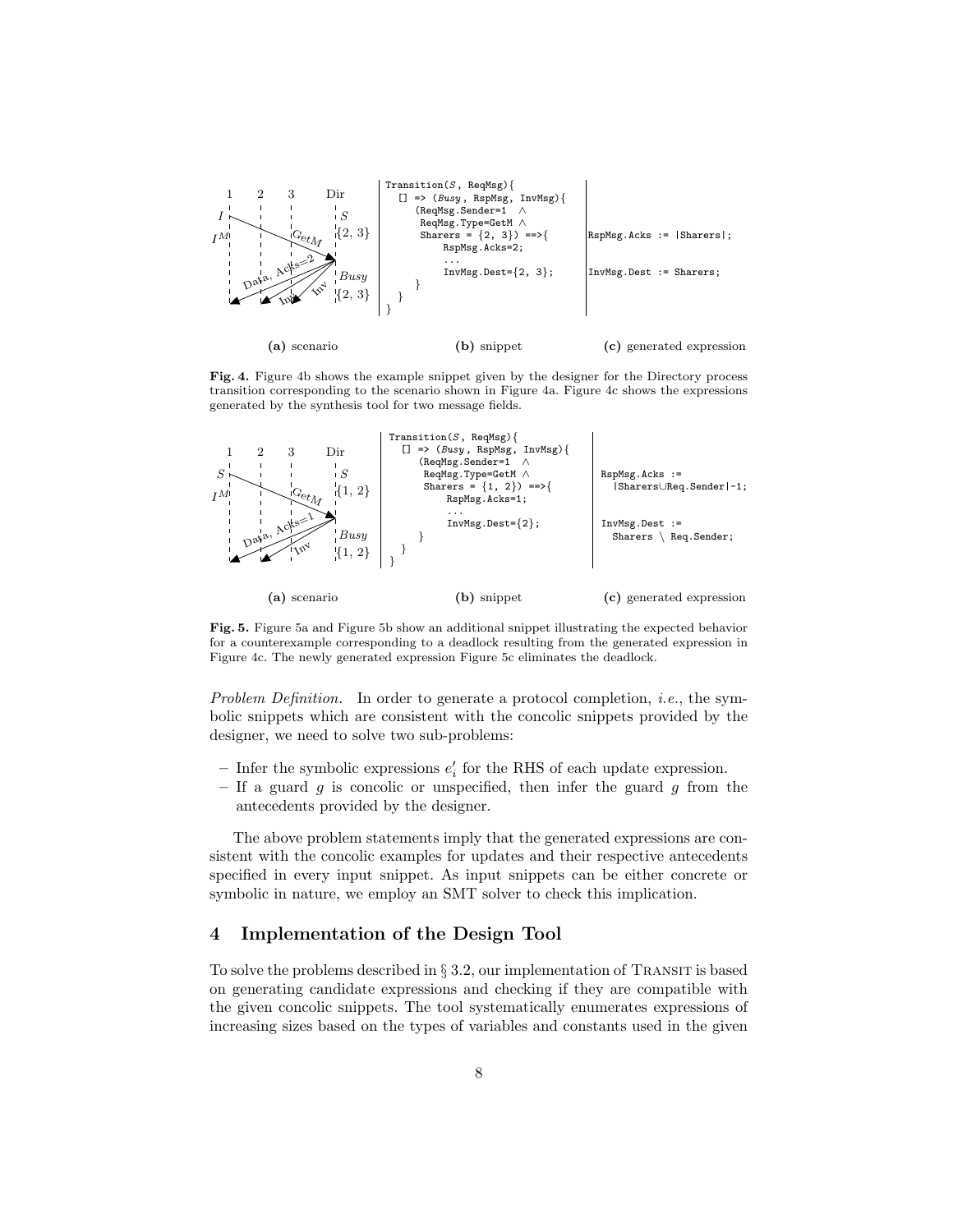snippets, and the operators on these types that are defined in our expression grammar.

#### 4.1 Expression Grammar

An expression grammar G is defined as the tuple  $(F, V, C)$  over a set of types  $\mathcal T$ , where  $\mathcal F$  is a set of typed function symbols with specified arities, V is a set of typed variable symbols and  $C$  is a fixed set of typed constant symbols. Let  $e_1, \ldots, e_k$  be expressions, let  $f_k \in \mathcal{F}$  be a function symbol of arity k, let  $v \in V$  be a variable, and  $c \in C$  be a constant symbol. Further, assume that the types of the expressions  $e_1, \ldots, e_k$  are respectively the same as the types of the arguments of  $f_k$ . A well-formed expression e is then inductively defined as:  $e ::= f_k(e_1, \ldots, e_k) | v | c$ . The size of an expression is the number of symbols belonging to  $\mathcal{F}$ ,  $V$  or  $C$  appearing in the expression. For example, consider the expression grammar G with  $\mathcal{T} = {\text{Int, Set}}$ ,  $\mathcal{F} = {\text{+, U, SetOf}}$ ,  $V = \{x, y\}$ , and  $C = \{0\}$ . G includes the expressions  $\texttt{SetOf}(+((x, x), y))$  (of size 6) and  $\bigcup (\text{SetOf}(0), \text{SetOf}(+(x, x)) \text{ (of size 7)}.$  We use  $G_i$  to denote a restriction of the expression grammar G that only contains expressions that have a size exactly equal to i.

To synthesize expressions for cache-coherence protocols, we found that we needed the following set of types:

## $\mathcal{T} = \{\texttt{Int}, \texttt{Set}, \texttt{Bool}, \texttt{PID}, \texttt{Address}, \texttt{Value}\} \cup \texttt{EnumTypes}$

Int and Bool have the usual meaning of integer and Boolean types. Each efsm in a protocol has a unique identifier, and the type PID specifies its type. Any set of PID types belongs to the Set type. The Address type represents addresses in the memory and the Value type represents values stored in the memory. EnumTypes represents the set of user-defined enumerated types, primarily used to specify message types.

#### 4.2 Synthesizing Update Expressions

The goal of the synthesis tool is to compute expressions for the variables in guard-action blocks as shown in Figure 3. We assume the standard parallel assignment model (static single assignment, or SSA form) so that expressions for each variable, renamed as primed variables, can be synthesized independently. For each output variable v, if  $type(v) \in \mathcal{T}$  denotes the type of v, then each concolic snippet specifies a (conditional) concolic assignment to the variable  $v$ of the form:  $[a_j \implies v = e_j]$ , where  $a_j$  is the antecedent condition, and  $e_j$  is a concolic expression. Assume that G is an expression grammar where  $\mathcal F$  and  $C$ are user-specified, and  $V_{in}$  is the set of all unprimed process-variables and fields of the received message. The synthesis algorithm systematically enumerates expressions from each  $G_i$  (starting from  $i = 1$ ), up to some user-specified bound. For each enumerated expression  $g$ , we check if  $g$  is a valid generalization of the concolic assignments. Concretely, we check the validity of the formula: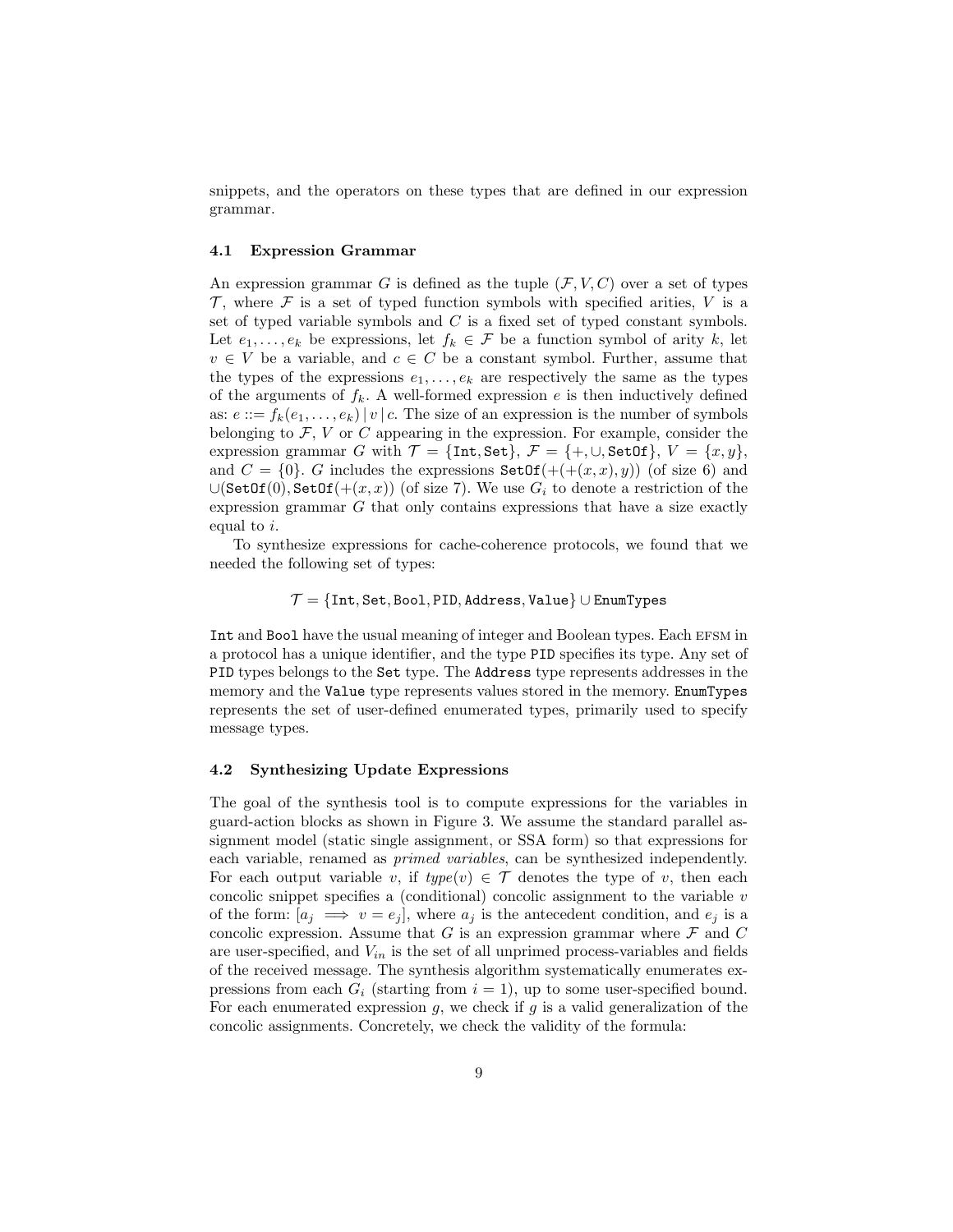$$
\bigwedge_{j=1}^{n} ((a_j \land (v = g)) \implies (v = e_j))
$$

If the formula is valid, then the expression  $q$  is the *smallest* expression consistent with each of the concolic RHSs for  $v$ . This process is repeated for all the variables  $v \in V_{out}$  and for every guard-action.

To illustrate the discussion presented above, consider the example shown in Figure 4b. Suppose that we desire to check if the expression |Sharers|, fits the examples for the update to RspMsg.Acks, then the proposition to be checked for validity is

$$
\begin{pmatrix}\n\text{Sharers} = \{2, 3\} \land \\
\text{ReqMsg.Sender} = 1 & \land \\
\text{ReqMsg.Type} = \text{GetM}\n\end{pmatrix}\n\land (\text{RspMsg.Acks} = |\text{Sharers}|) \implies \text{RspMsg.Acks} = 2
$$

It can be verified that this proposition is indeed valid given that the value of Sharers is constrained in the antecedent. Thus, this expression fits the examples provided for the update to RspMsg.Acks.

Now, when the additional example in shown in Figure 5b is added, and the expression |Sharers| is tried, the following proposition will be checked for validity

 $\sqrt{ }$  $\mathcal{L}$ Sharers =  $\{2,3\}$  ∧  $\texttt{ReqMsg.Sender} = \begin{array}{ccc} 1 & \wedge \end{array}$  $\texttt{ReqMsg.Type} = \texttt{GetM})$  $\setminus$  $\bigwedge$  (RspMsg.Acks = |Sharers|)  $\implies$  RspMsg.Acks = 2  $\wedge$  $\sqrt{ }$  $\mathcal{L}$ Sharers  $= \{1,2\} \wedge$  $\texttt{ReqMsg.Sender} = \begin{array}{ccc} 1 & \wedge \end{array}$  $\texttt{ReqMsg.Type} = \texttt{GetM})$  $\setminus$  $\bigwedge$  (RspMsg.Acks = |Sharers|)  $\implies$  RspMsg.Acks = 1

This proposition is invalid, since Sharers =  $\{1,2\} \implies |\text{Shares}| = 2$ , which violates the consequent in the second example. It can be verified that the expression  $|\text{Sharers} \cup \{\text{RegMsg.Sender}\}| - 1$  is valid for these set of examples.

#### 4.3 Synthesizing Guards

A guard can be simply viewed as a Boolean-valued expression. However, the key difference between synthesizing guards and synthesizing update expressions is that for a given control state and input event, guards cannot be inferred independently of each other. To ensure deterministic execution, we require that synthesized guards are mutually exclusive. For a set of guard-actions  $B_1, \ldots, B_n$ from a set of concolic snippets with the same starting control state and input event type, the  $j<sup>th</sup>$  guard-action block  $B_j$  consists of a sequence of examples conditioned by antecedents  $a_{j1}, \ldots, a_{jk}$ . The synthesis algorithm sequentially synthesizes the guards for the blocks  $B_1$  to  $B_n$ , starting with  $B_1$ . Thus, before synthesizing the  $j^{th}$  guard, it has the guards  $\varphi_1, \ldots, \varphi_{j-1}$  corresponding to the guard-action blocks  $B_1, \ldots, B_{j-1}$  available to it.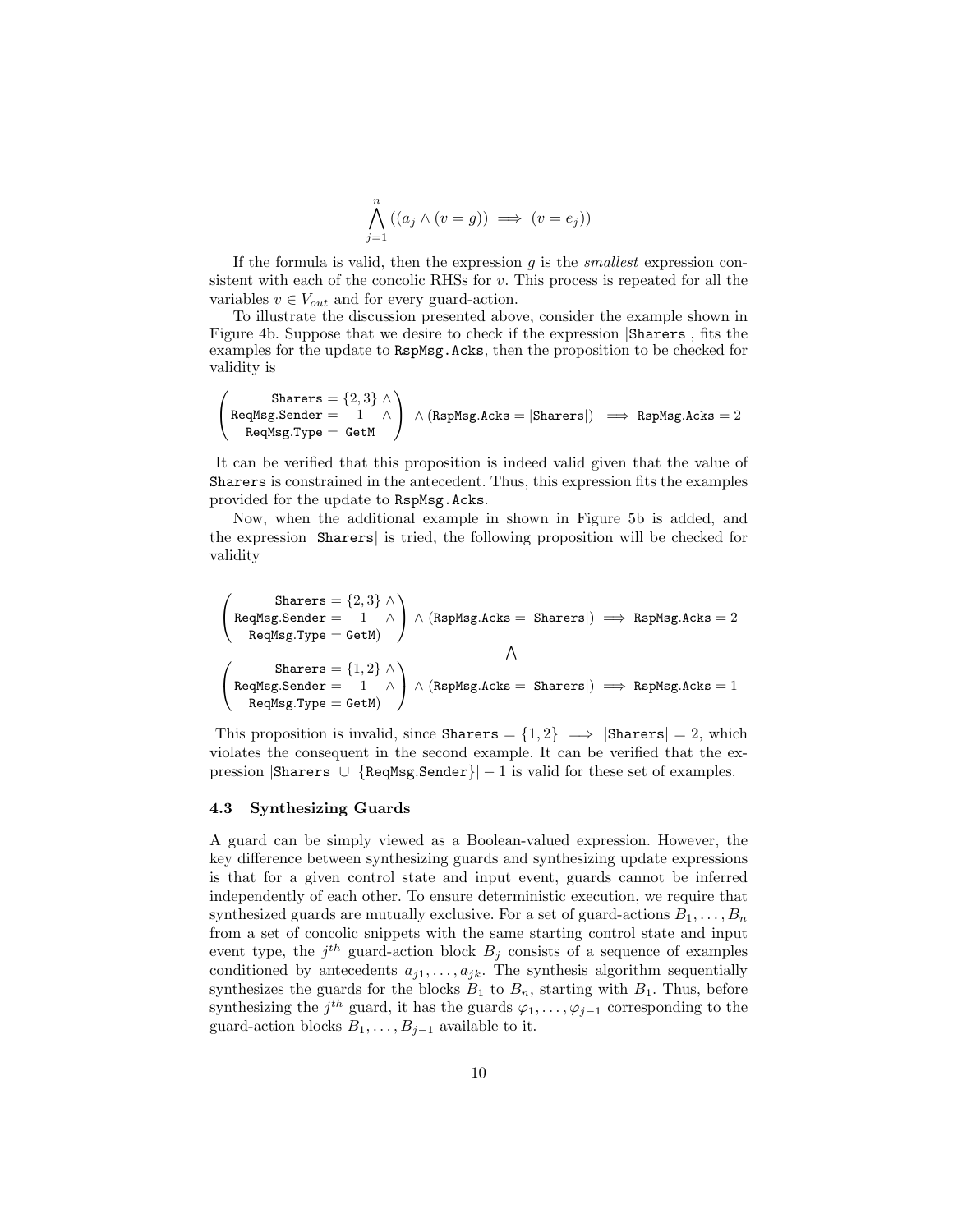Similar to the synthesis procedure for update expressions, we systematically enumerate Boolean-valued expressions compatible with the grammar  $G_i$  (beginning with  $i = 1$ , and check if the enumerated expression g is (1) compatible with the disjunction of the antecedents in the current guard-action block,  $(2)$ incompatible with the guards synthesized previously, and (3) incompatible with the antecedents in the subsequent guard-action blocks. Any expression  $g$  that satisfies these three conditions is guaranteed to be mutually exclusive with all the other guards for the given control state and input event. Concretely, we define  $\mathfrak{A}_i = \bigvee_{i=1}^k a_{ji}$  to be the disjunction of the antecedents in  $B_j$ , and check the validity of the following formula:

$$
(\mathfrak{A}_j \implies g) \land \left( \bigwedge_{i=1}^{j-1} (\varphi_i \implies \neg g) \right) \land \left( \bigwedge_{i=j+1}^n (\mathfrak{A}_i \implies \neg g) \right)
$$

Again, to illustrate the discussion presented, consider the following set of antecedents which occur in a real world protocol, where two guards need to be synthesized. Note that the guard-action blocks have been labeled with  $B_i$  and antecedents of the examples have been labeled with  $a_{ij}$  for future reference.

```
Transition(SM, RspNet InMsg) {
       B_1: [ ] \Rightarrow (SM) { }a_{11} : (InMsg.MType=ACK_I) \wedge (InMsg.Acks=-1) \wedge (Pending=-2) ==> \{\cdots\};a_{12} : (InMsg.MType=ACK_I) \wedge (InMsg.Acks= 3) \wedge (Pending= 0) ==> \{\cdots\};a_{13} : (InMsg.MType=ACK_I) \wedge (InMsg.Acks=-1) \wedge (Pending= 0) ==> \{\cdots\};}
       B_2: [] => (M) {
            a_{21} : (InMsg.MType=ACK_I) ∧ (InMsg.Acks=-1) ∧ (Pending=-1) ==> {...};
            a_{22} : (InMsg.MType=ACK_I) \wedge (InMsg.Acks= 3) \wedge (Pending= 3) ==> \{\cdots\};}
}
```
Suppose that we were trying to synthesize an expression for the guard of the guard-action block  $B_1$ . In this case, we have  $\mathfrak{A}_1 = a_{11} \vee a_{12} \vee a_{13}$ . No guards have yet been synthesized, so none of the  $\varphi_i$  propositions are defined for this example. Also, we have  $\mathfrak{A}_2 = a_{21} \vee a_{22}$ . Consider the case where the expression InMsg.Acks  $\neq$  Pending is being evaluated as a candidate expression for the guard of  $B_1$ . The proposition that will be tested for validity is

$$
a_{11} \lor a_{12} \lor a_{13} \implies (\text{InMsg.Acks} \neq \text{Pending})
$$
  

$$
\land
$$
  

$$
a_{21} \lor a_{22} \implies \neg(\text{InMsg.Acks} \neq \text{Pending})
$$

It can be seen that InMsg.Acks  $\neq$  Pending is consistent with  $a_{11}$ ,  $a_{12}$  and  $a_{13}$ , while the negation InMsg.Acks = Pending is consistent with  $a_{21}$  and  $a_{22}$ . Thus the expression InMsg.Acks  $\neq$  Pending is a valid guard for  $B_1$ .

#### 4.4 Optimizations for Expression Enumeration

As several generated expressions from our grammar can be equivalent, we eliminate common causes for equivalent expressions, to avoid redundant invocations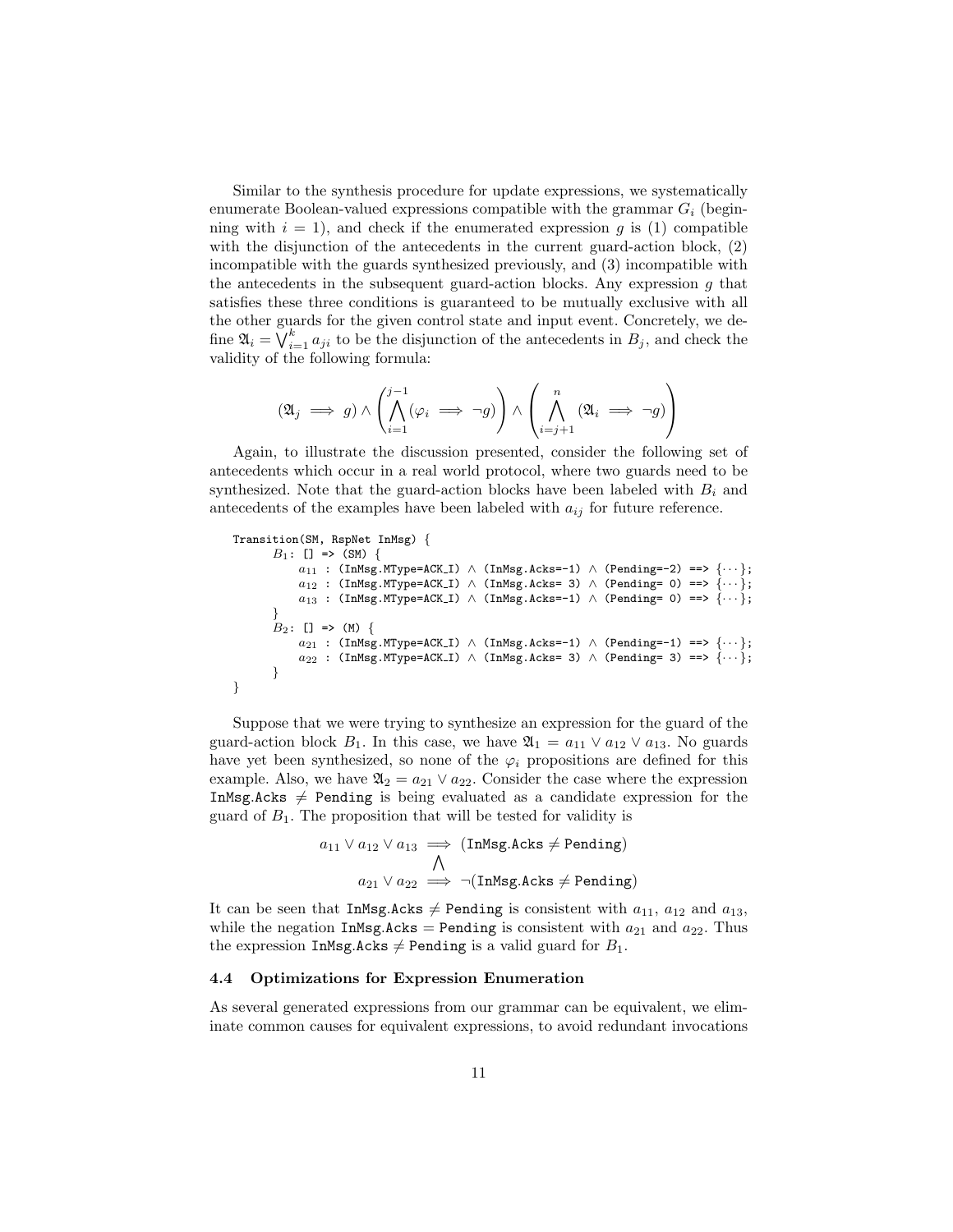

Fig. 6. Number of expressions per expression size, with and without optimizations enabled.

of the SMT solver. The protocol designer defines operators in the grammar to be associative and commutative when appropriate, and the expression generator chooses a canonical representation for such compositions. Similarly, we allow for annotation of operators whose repeated composition can lead to equivalent expressions (such as Boolean negation and idempotent functions). We also eliminate Boolean expressions of size greater than one consisting solely of constants. We found that these optimizations reduced the run-time of systematic enumeration by an order of magnitude, and allowed for the synthesis tool to consider expressions with larger sizes, within a given time budget.

## 5 Evaluation of the Proposed Design Methodology

In this section, we evaluate the performance of our synthesis tool Transit and discuss the experience that we have had in designing coherence protocols using our approach.

#### 5.1 Performance evaluation

We first measure the limits of systematic expression enumeration. Figure 6 shows the number of Boolean-valued expressions enumerated for each size. The numbers for other types are similar. As expected, the number of generated expressions increases exponentially with expression size. Our optimizations reduce the number of enumerated expressions, particularly for large expression sizes, allowing for expressions of larger size — for example, the number of expressions of size 12 enumerated with optimizations is the same as the number of expressions of size 11 without optimizations.

Figure 7a shows the performance of the expression synthesis algorithm when synthesizing completions for the MSI protocol. Most of the synthesis time was spent in evaluating queries with the SMT solver. Figure 7b shows the distribution of the sizes of the expressions synthesized. Most of the expressions are of size 3 or lower, with fewer than 6% of the expressions having a greater size. As the average synthesis time for smaller expressions is several orders of magnitude lower, most of the time is dominated by the few larger expressions which needed to be synthesized.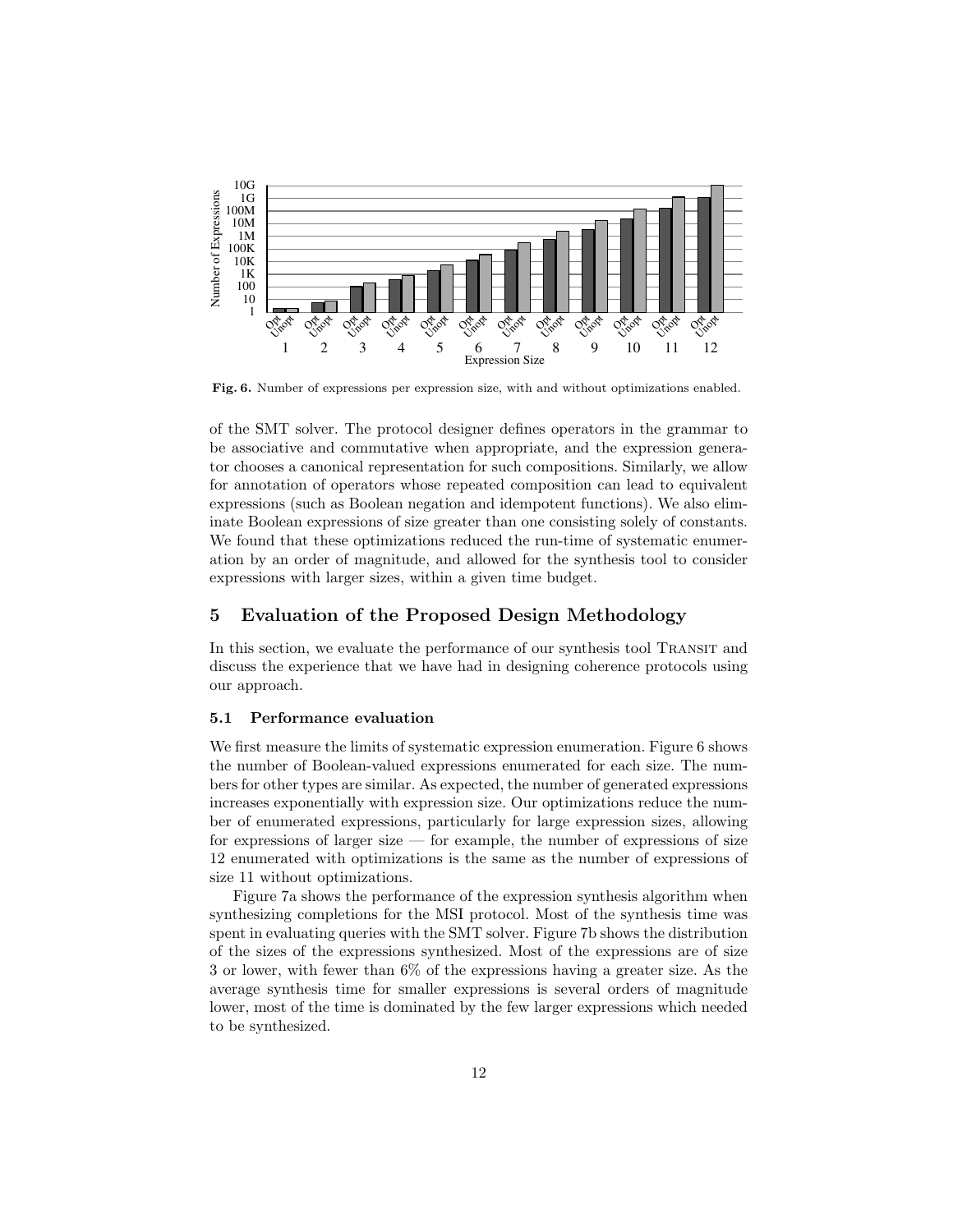| <b>Table 1.</b> Performance of snippet-based design |                                        |                     |                                       |                                                     |                    |                                                        |                                                                  |                                       |                           |
|-----------------------------------------------------|----------------------------------------|---------------------|---------------------------------------|-----------------------------------------------------|--------------------|--------------------------------------------------------|------------------------------------------------------------------|---------------------------------------|---------------------------|
| Protocol                                            |                                        | Snippets            | <b>Synthesis</b><br>Updates           |                                                     |                    | Guards                                                 |                                                                  |                                       | <b>States</b><br>explored |
|                                                     |                                        | required            | Num.<br>synth.                        | Exprs.<br>explored                                  | Time<br>$(\sec s)$ | Num.<br>synth.                                         | Exprs.<br>explored                                               | Time<br>$(\sec s)$                    | by Mur $\phi$             |
| VI<br>MSI                                           |                                        | 19<br>77            | 49<br>157                             | 88<br>1.8K                                          | 0.1<br>3.8         | 17<br>45                                               | 3.1K<br>44.5K                                                    | 5<br>134                              | 140K<br>854K              |
| Avg. Synth. Time (s)                                | 100<br>10<br>1<br>0.1<br>0.01<br>0.001 | $\overline{2}$<br>1 | 5<br>3<br>4<br><b>Expression Size</b> | 8<br>7<br>6<br>(a) Average synthesis time per size. |                    | 60<br>$%$ of Expressions<br>40<br>20<br>$\overline{0}$ | $\overline{2}$<br>3<br>1<br>(b) Distribution of expression size. | 5<br>4<br>6<br><b>Expression Size</b> | 8<br>7                    |

Fig. 7. Expressions synthesized when completing the MSI protocol from snippets.

To evaluate the feasibility of specifying cache coherence protocols with snippets, we manually expressed working versions (fully specified and verified efsm descriptions) of two protocols — the Valid-Invalid (VI) protocol and the MSI protocol as concolic snippets. In each case, the protocol had 4 cache processes and one directory. The key results are summarized in Table 1 and Figure 7a. As the number of expressions explored during guard synthesis was much higher than that for updates, the synthesis time was dominated by guard synthesis.

#### 5.2 Case Studies

Methodology. We investigated the effectiveness of designing protocols with concolic snippets by conducting two case studies, where we designed two representative coherence protocols presented in the synthesis lectures on computer architecture [22]. The lectures describe directory-based protocols with the help of illustrations of common-case scenarios, accompanied by a textual description of some key aspects. To simulate the experience of an inexpert user, we chose two of the co-authors of this work (henceforth called designers) who were inexperienced in cache coherence protocol design.

Case Study A: Non-blocking-Directory based MSI Protocol. In this experiment, we designed the MSI protocol described in the synthesis lectures from concolic snippets with Transit. In contrast to the blocking-directory protocol in Figure 2b, this protocol has a non-blocking directory, *i.e.*, the directory responds to concurrent requests (for the same cache block). Consequently, there are several additional race conditions that result from this change. Another key difference is that this protocol includes non-silent clean line eviction, i.e., when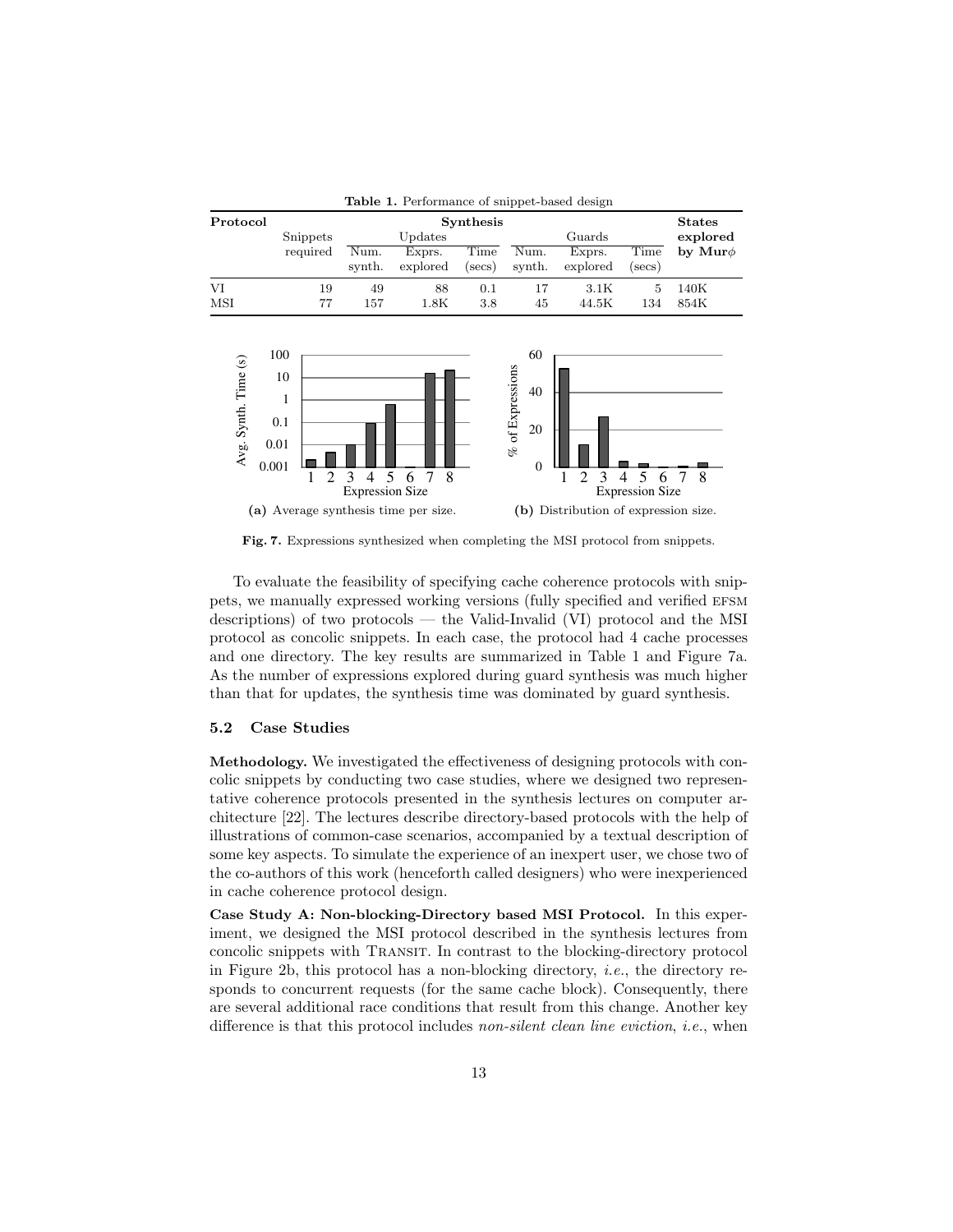|                                      | Case Study A         | Case Study B         |
|--------------------------------------|----------------------|----------------------|
| Snippets in the first/last version   | $19/86$ snippets     | $96/108$ snippets    |
| Writing first set of snippets        | 2 hours              | 6 hours              |
| Total manual effort                  | 6 hours              | 13 hours             |
| Number of iterations                 | 13 iterations        | 8 iterations         |
| Number of traces inspected           | 5 traces             | 6 traces             |
| Synthesis time for last version      | $52 \text{ mins.}$   | $15 \text{ mins}$ .  |
| Number of updates/guards synthesized | $175/80$ expressions | $260/74$ expressions |
| States in verified protocol          | 7.7M states          | $1.5M$ states        |

Table 2. Effectiveness Metrics for Protocol Design from Concolic Snippets

it is in the S state, if a cache receives a replacement request, it does not silently transition to the I state, but has to introduce additional states and messages. In contrast, the protocol in Figure 2 implements silent evictions.

The designer observed that the scenarios described in the synthesis lectures resulted in a sparse initial set of snippets, as most of the tricky corner cases were either indirectly specified in the textual description, or were left unspecified. Hence, the designer had to add 67 more snippets over 13 iterations to converge to a correct protocol. A summary of other key metrics of the case study is presented in Table 2.

Case Study B: Adding the E State to a Blocking MSI Protocol. The goal of the second case-study was to augment the MSI protocol in Figure 2 with an "E" state to arrive at the MESI protocol. The E state (shorthand for exclusive) is an optimization that allows the protocol to immediately grant write permissions for read requests to memory locations to which any other cache process has neither read nor write permissions. The synthesis lectures describe the MESI protocol in terms of new scenarios, and modifications to scenarios for the MSI protocol. Our approach was to add the corresponding snippets to the existing set of snippets specifying our baseline MSI protocol. As the examples describe a MESI protocol with non-silent clean line evictions, we had to modify our baseline MSI protocol correspondingly.

The extended protocol contained 5 new states (4 for the cache, 1 for the directory), and 7 new message types. In the first iteration, we added 19 snippets to specify transitions involving the E state and non-silent clean line evictions. As in Case Study A, the description from the text under-specified corner cases and scenarios involving transient states, which manifested as errors reported by the model checker. The designer was able to obtain a fully verified protocol by adding 12 additional snippets over 8 iterations. (Please see Table 2 for more metrics.)

#### 5.3 Discussion

Ease of use. We note that the manual effort required in our case studies was modest - 6 hours for an inexperienced designer to produce a fully verified MSI protocol, and less than 13 for a fully verified MESI protocol. On an average, we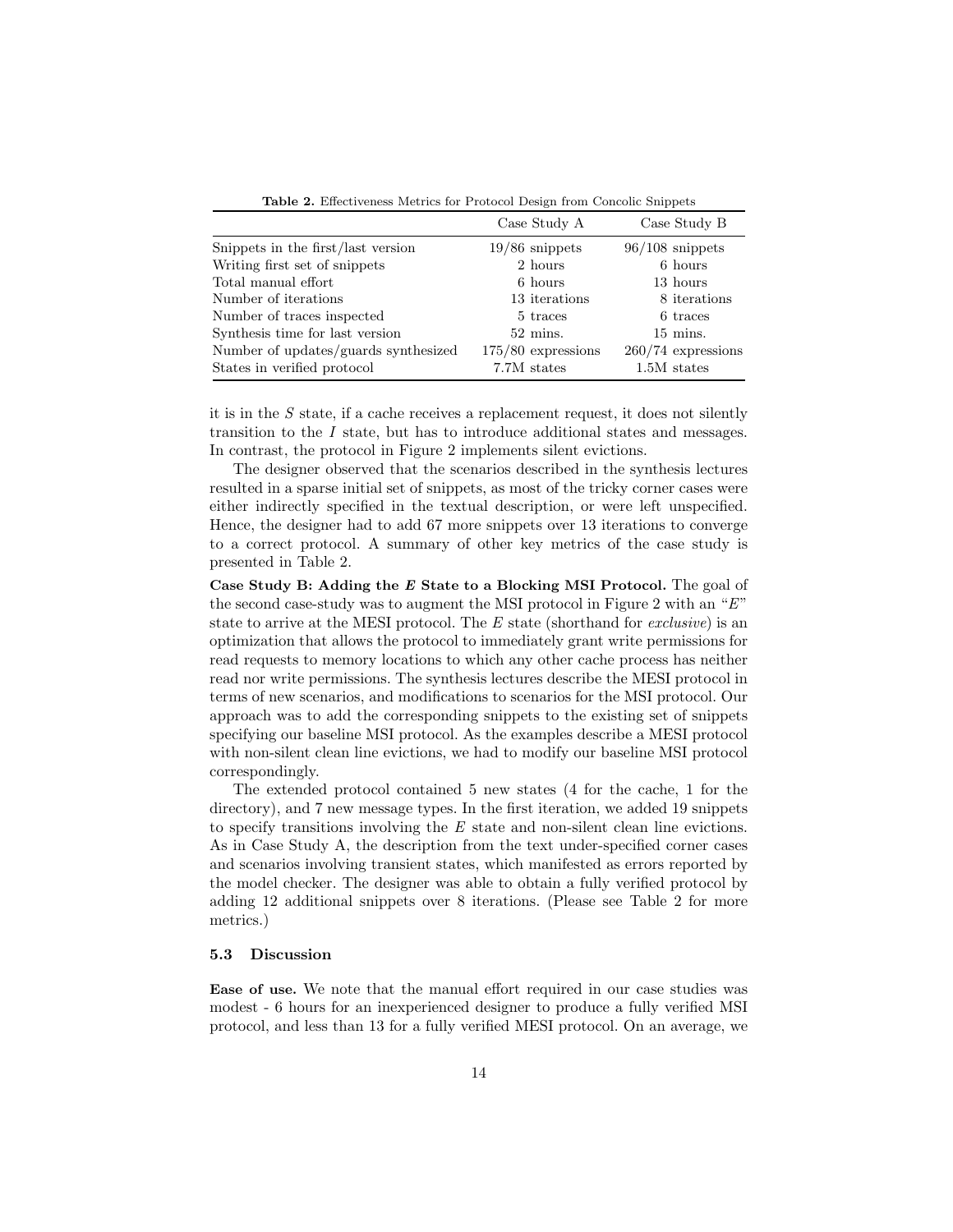needed less than 2 snippets to specify a transition, and the designers converged to a correct protocol in a reasonably small number of iterations. In both protocols, the designers had to visually inspect only a handful of counterexample traces to identify positive examples to refine the protocol specification. As Transit searches for the smallest compatible expression, the designers found cases where the obtained expressions differed (were smaller in size) from expected results. In fine-tuning TRANSIT, we found that identifying the right expression grammar involves a trade-off between synthesis time and the verbosity of expressions generated. For instance, adding the constant symbol denoting an empty set can improve readability of expressions, but can impact the number of expressions enumerated (and hence synthesis time) adversely. The expression grammar that we used is presented in the appendix.

Ease of debugging. After synthesizing all guards for a control state, TRANSIT generates an error guard that accounts for any condition has not yet been covered. Consequently, any unexpected input events are detected immediately upon occurrence. Adding snippets to remove such errors was a straightforward, and often mechanical process. With the help of a trace-visualization tool that we developed, we were able to graphically explore error scenarios, and add positive examples to refine the protocol specification. Thus, fixes did not involve changing portions of the code, but instead required adding more snippets. In one case, each added snippet resulted in a number of disjoint antecedents. Such a scenario presents a challenge for guard synthesis as the generalization is an unwieldy disjunction. However, we observed that each term in the disjunction corresponded to a distinct message type, and by simply splitting a single guard-action block into multiple blocks grouped by message type, we were able to synthesize the guard. In fact, this suggests that for protocols, message type could be made a language construct when specifying snippets.

## 6 Conclusions

In this paper, we have proposed a new approach for designing communication protocols by adopting verification tools that interact with the protocol designer. Our approach builds on the intuition that protocols can be naturally expressed in terms of their behavior in example scenarios. We introduced the concept of concolic snippets to allow a designer to specify these behaviors as a mix of concrete examples and symbolic partial transitions. To demonstrate the feasibility of our approach, we developed a prototype tool based on expression generation, which generates complete protocol specifications from concolic snippets, that are then verified using a model checker. Our preliminary case studies using this tool allowed inexperienced designers to correctly synthesize representative cache coherence protocols of modest complexity with several hours of human effort. Encouraged by the initial feasibility results, our next steps are to further extend designing with snippets by exploring alternate computation strategies for expression synthesis, synthesizing EFSM descriptions from distributed scenarios such as message sequence charts, and techniques to automatically analyze counterexamples returned by the model checker.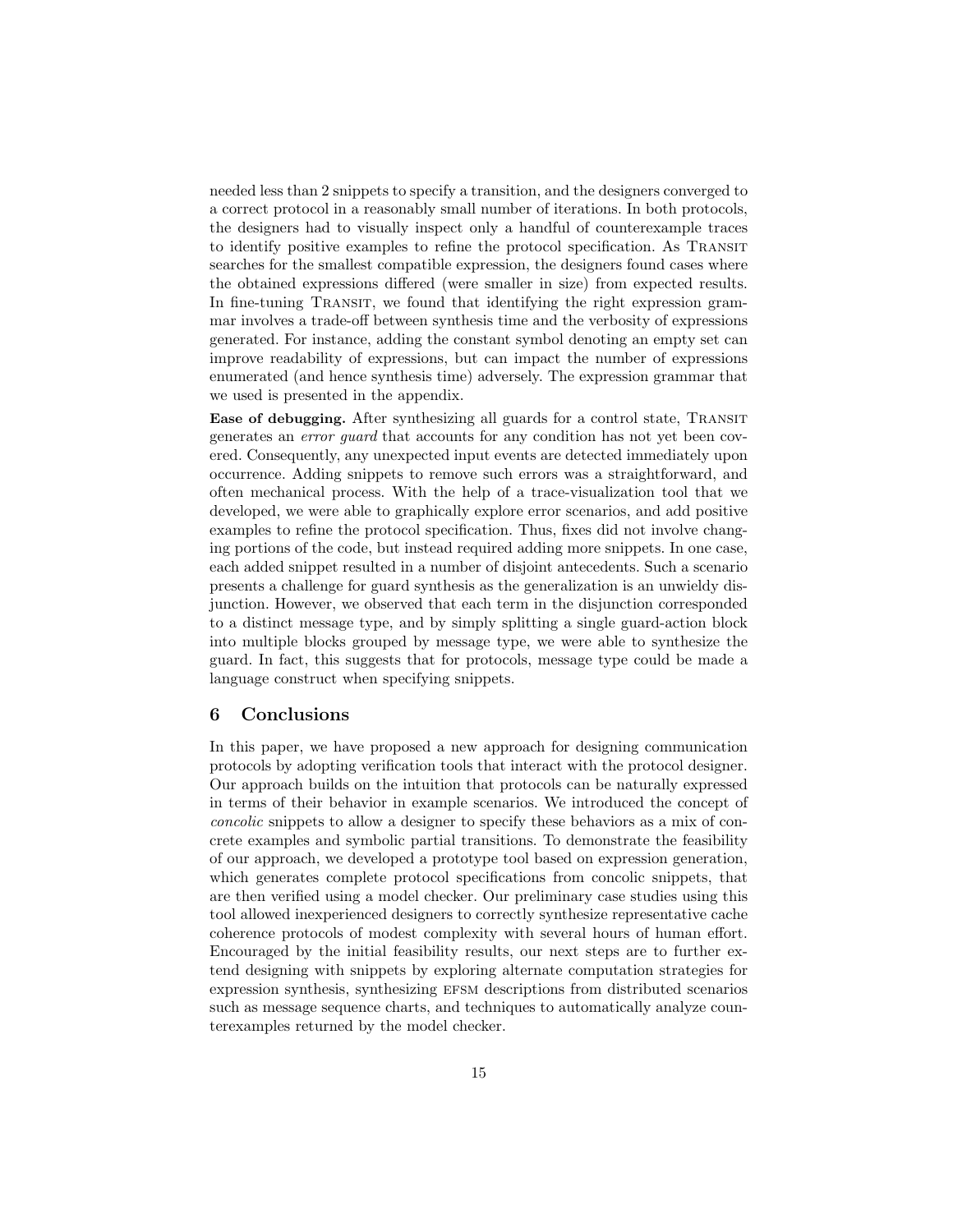### References

- [1] Abts, D., Lilja, D.J., Scott, S.: So Many States, So Little Time: Verifying Memory Coherence in the Cray X1. In: IPDPS (Apr 2004)
- Barrett, C., Tinelli, C.: CVC3. In: CAV (Aug 2007)
- [3] Church, A.: Logic, Arithmetics, and Automata. In: Proceedings of the International Congress of Mathematicians (1963)
- [4] Clarke, E., Grumberg, O., Peled, D.: Model Checking. MIT Press (2000)
- [5] Dill, D., Drexler, A., Hu, A., Yang, C.: Protocol Verification as a Hardware Design Aid. In: ICCD (Oct 1992)
- [6] Dill, D.L.: The Murphi Verification System. In: CAV (Aug 1996)
- [7] E.Clarke, O.Grumberg, H.Hiraishi, S.Jha, D.Long, K.McMillan, L.Ness: Verification of the Futurebus+ Cache Coherence Protocol. Formal Methods in System Design 6, 217–232 (1995)
- [8] Gulwani, S.: Automating String Processing in Spreadsheets using Input-output Examples. In: POPL (Jan 2011)
- [9] Harel, D.: Can Programming be Liberated, Period? IEEE Computer (2008)
- [10] Harel, D., Marelly, R.: Come, Let's Play: Scenario-based Programming using LSCs and the Play-engine. Springer (2003)
- [11] Holzmann, G.J.: The Spin Model Checker: Primer and Reference Manual. Addison-Wesley (2003)
- [12] Komuravelli, R.: Verification and Performance of the DeNovo Cache Coherence Protocol. Master's thesis, University of Illinois (2010)
- [13] Kuncak, V., Mayer, M., Piskac, R., Suter, P.: Functional Synthesis for Linear Arithmetic and Sets. Software Tools for Technology Transfer (STTT) (2012)
- [14] Martin, M.M.K., Hill, M.D., Wood, D.A.: Token Coherence: Decoupling Performance and Correctness. In: ISCA. pp. 182–193 (Jun 2003)
- [15] Martin, M.M.K., Sorin, D.J., Beckmann, B.M., Marty, M.R., Xu, M., Alameldeen, A.R., Moore, K.E., Hill, M.D., Wood, D.A.: Multifacet's General Execution-driven Multiprocessor Simulator (GEMS) Toolset. Computer Architecture News (2005)
- [16] Raghavan, A., Blundell, C., Martin, M.M.K.: Token Tenure: PATCHing Token Counting Using Directory-Based Cache Coherence. In: MICRO (Nov 2008)
- [17] R.Bloem, S.Galler, B.Jobstmann, N.Piterman, A.Pnueli, M.Weiglhofer: Interactive Presentation: Automatic Hardware Synthesis from Specifications: A Case Study. In: DATE (Mar 2007)
- [18] Sen, K., Marinov, D., Agha, G.: CUTE: A Concolic Unit Testing Engine for C. In: FSE (2005)
- [19] Solar-Lezama, A., Arnold, G., Tancau, L., Bodik, R., Saraswat, V., Seshia, S.A.: Sketching Stencils. In: PLDI (Jun 2007)
- [20] Solar-Lezama, A., Jones, C.G., Bodik, R.: Sketching Concurrent Datastructures. In: PLDI (Jun 2008)
- [21] Solar-Lezama, A., Rabbah, R., Bodik, R., Ebcioglu, K.: Programming by Sketching for Bitstreaming Programs. In: PLDI (Jun 2005)
- [22] Sorin, D.J., Hill, M.D., Wood, D.A.: A Primer on Memory Consistency and Cache Coherence. Morgan Claypool (2011)
- [23] Sorin, D.J., Plakal, M., Hill, M.D., Condon, A.E., Martin, M.M.K., Wood, D.A.: Specifying and Verifying a Broadcast and a Multicast Snooping Cache Coherence Protocol. IEEE TPDS 13(6), 556–578 (Jun 2002)
- [24] Thomas, W.: On the Synthesis of Strategies in Infinite Games pp. 1–13 (1995)
- [25] Vantrease, D., Lipasti, M., Binkert, N.: Atomic Coherence: Leveraging Nanophotonics to Build Race-Free Cache Coherence Protocols. In: HPCA (Feb 2011)